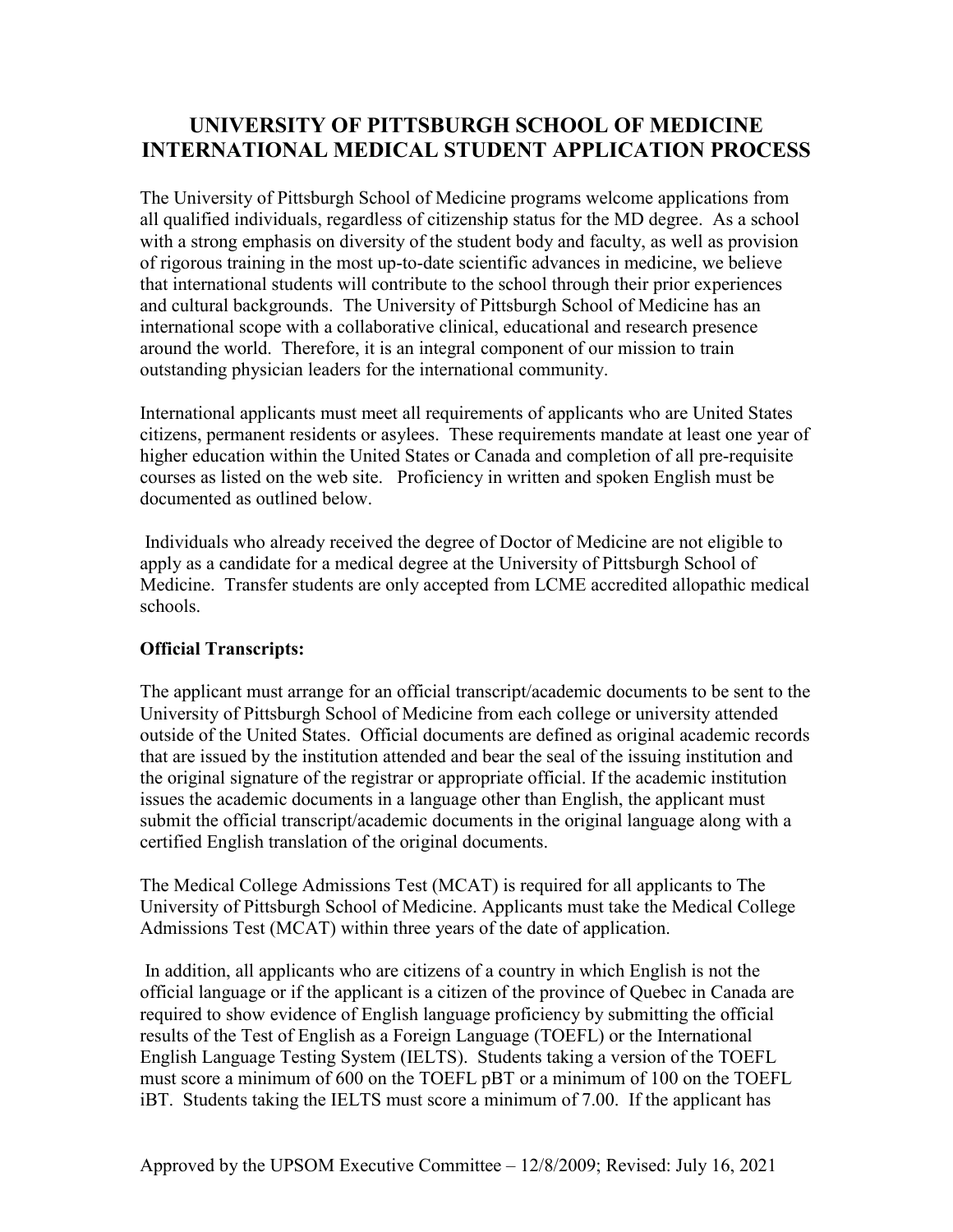earned a bachelor's degree or higher degree from a regionally accredited institution in the United States, the applicant will be exempt from submitting English language proficiency test results.

### **Application:**

Individuals must apply on-line through AMCAS at [www.aamc.org.](http://www.aamc.org/) To complete an application for admission, the applicant must submit the secondary application and have three letters of recommendation.

# **Application Fee:**

All applicants are required to pay the secondary application fee. This fee is nonrefundable and must be submitted to complete the applicant's application for admissions. The application fee will be waived for applicants who have received an AMCAS fee waiver. Applications are not reviewed without payment of the fee or a fee waiver.

# **Interviews:**

Once the University of Pittsburgh School of Medicine receives a completed application, it will be reviewed for consideration for interview. No student is accepted to the School of Medicine without an interview. Interviews are held from mid-August through mid-December. Applicants are responsible for the costs of interviewing and arranging for required travel documentation if needed. Early applications are encouraged.

# **Criminal Background Checks:**

All students undergo a criminal background check prior to matriculation.

# **International Student Escrow Deposit:**

International students accepted for admission will be required to deposit with the University of Pittsburgh's Student Payment Center a sum equal to the total cost of education for their first two years of their medical education with documented support of the ability to pay their final two years. The current escrow account for two years of medical education at the University of Pittsburgh School of Medicine is approximately \$182,100 USD. Any scholarships awarded to the applicant from the University of Pittsburgh School of Medicine will be subtracted from the total amount required in escrow for the two years. No interest will be paid to the student on the funds that are in escrow.

Tuition and Fees assessed by the School of Medicine will be applied against the student's escrow account twice a year (fall and spring) by the due date set by the University of Pittsburgh. After current tuition and fees are satisfied with the University of Pittsburgh, the student will receive a refund of 1/4 of the escrow balance each semester for living expenses for their first two years of their medical education.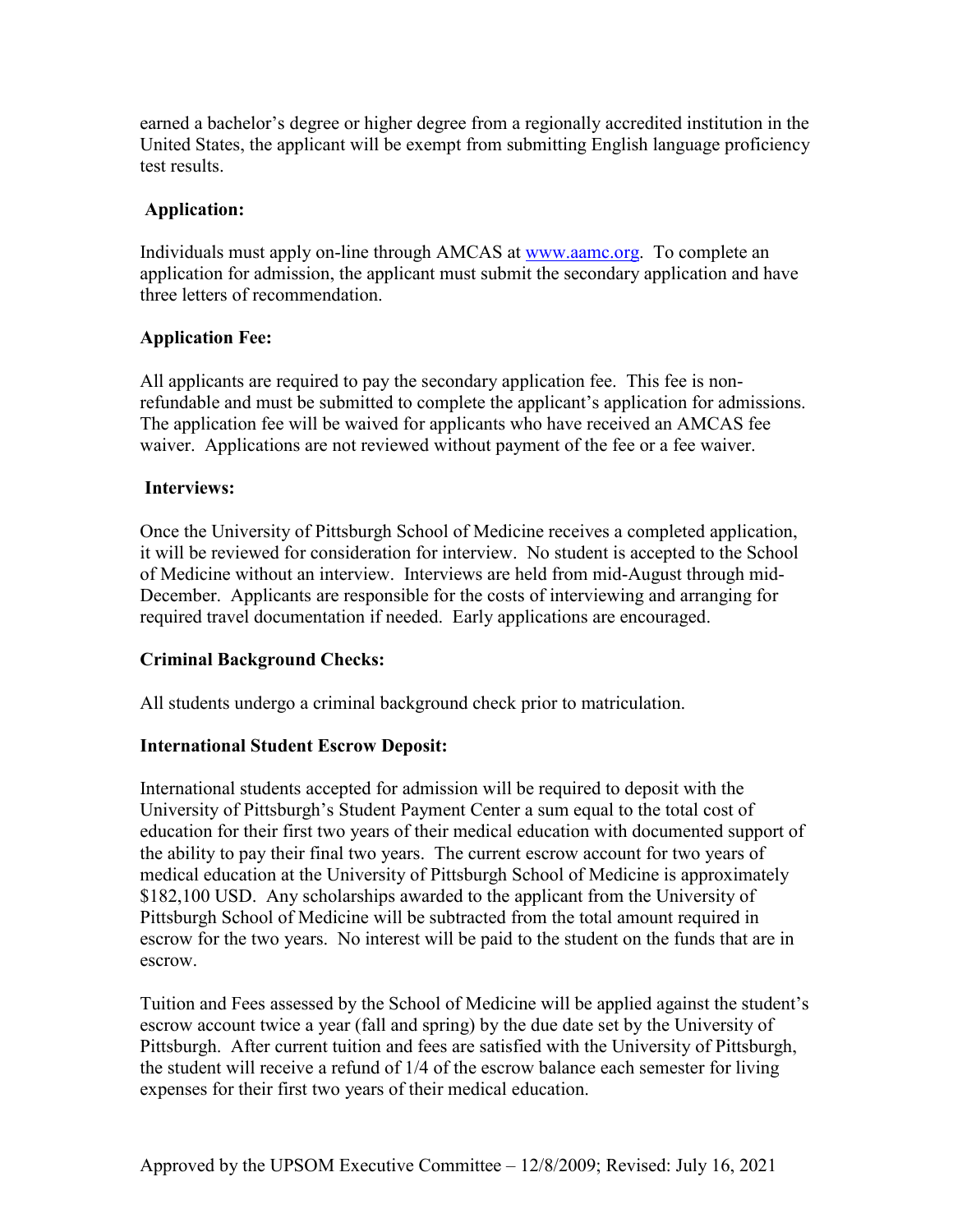Should an international student transfer to another school under approved Immigration and Naturalization Service procedures or return to their home country with no intentions of returning or do not have the ability to complete their medical education with the University of Pittsburgh School of Medicine, the balance of the escrow account may be refunded after all institutional charges have been satisfied. This refund must be requested in writing. Documentation of withdrawal from the University of Pittsburgh or transfer to another school must be provided by the Office of Student Affairs at the University of Pittsburgh School of Medicine.

### **Financial Aid and Scholarship:**

It is estimated that four years of a medical education at the University of Pittsburgh School of Medicine will cost approximately \$372,300 USD (the estimate is the equivalent to four years of the 2021-2022 out-of-state medical school budget.) Applicants who do not hold a permanent visa or an immigrant visa are not eligible for educational loan programs supported by the US government. Because of these limitations and the high cost of pursuing a medical education within the US, qualified international students will be issued conditional acceptance into the University of Pittsburgh School of Medicine under the following conditions. On or before June 1 of the year of matriculation, the accepted applicant must deposit in a University owned and administered escrow account funds sufficient to meet all tuition, mandatory fees, and living expenses for the first two years of medical education minus any scholarship amounts awarded. The amount to be placed in escrow will be determined based on the cost of attendance of the incoming year multiplied by two years. Each year tuition may increase. However, the University of Pittsburgh School of Medicine will provide scholarship dollars to cover the increased cost due to any tuition increase in the ensuing year that is held in escrow. The current escrow account for two year of medical education at the University of Pittsburgh School of Medicine is approximately \$182,100 USD.

International students are eligible to apply for other programmatic funding such as the Physician Scientist Training Program and the Clinical Scientist Training Program. Applicants should only pursue these programs if they have a genuine interest in research as a primary activity in their future.

#### **Acceptance:**

Once the applicant is admitted and has accepted the offer of admissions, their file will be forwarded to the Office of International Services (OIS) where an Immigration Specialist will review and issue the Form I-20 for F-1 international students. If there are any additional immigration-related issues that need to be addressed, the staff in OIS will communicate with the student regarding their specific situation as the need arises. Additional information in regards to the Immigration –related services available at the University of Pittsburgh can be found on-line at [http://www.ois.pitt.edu/new-here/.](http://www.ois.pitt.edu/new-here/)